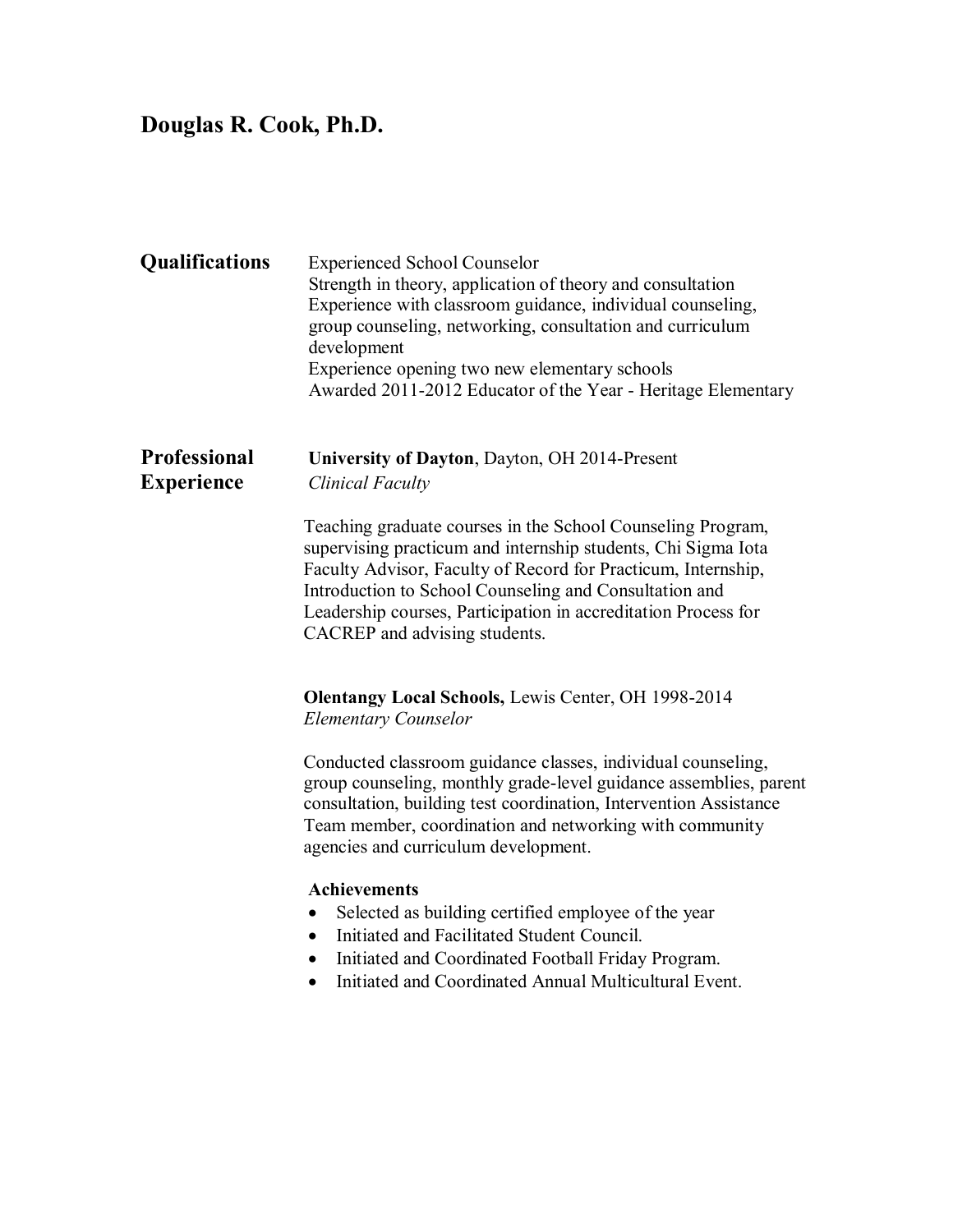#### **Dublin City Schools,** Dublin, OH 1996-1998

 *Elementary Counselor* 

 Conducted classroom guidance classes, individual counseling and group counseling. Networked with families and community agencies.

#### **Achievements**

- Started Character Development Program.
- Advisor for Peer Mediation Program.
- Served on School Improvement Team, CORE Team, CARE Team.

#### **Groveport Madison Local Schools,** Groveport, OH 1993-1996  *Elementary Counselor*

 Position entailed individual counseling, classroom guidance, group counseling and consultation.

#### **Achievements**

- Served on Student Intervention Team.
- Coordinated Peer Mediation Program.
- Assessed incoming kindergarten students.

#### **Dublin City Schools,** Dublin, OH 1992-1993 *School Counselor (long-term substitute)*

 Position entailed individual counseling, group counseling, parent and staff consultation and collaboration

#### **Interact Behavioral Healthcare,** Columbus, OH 1992  *Counselor Trainee*

 Position entailed individual therapy, collateral therapy, consultation with other professionals, diagnostic assessment, and treatment planning.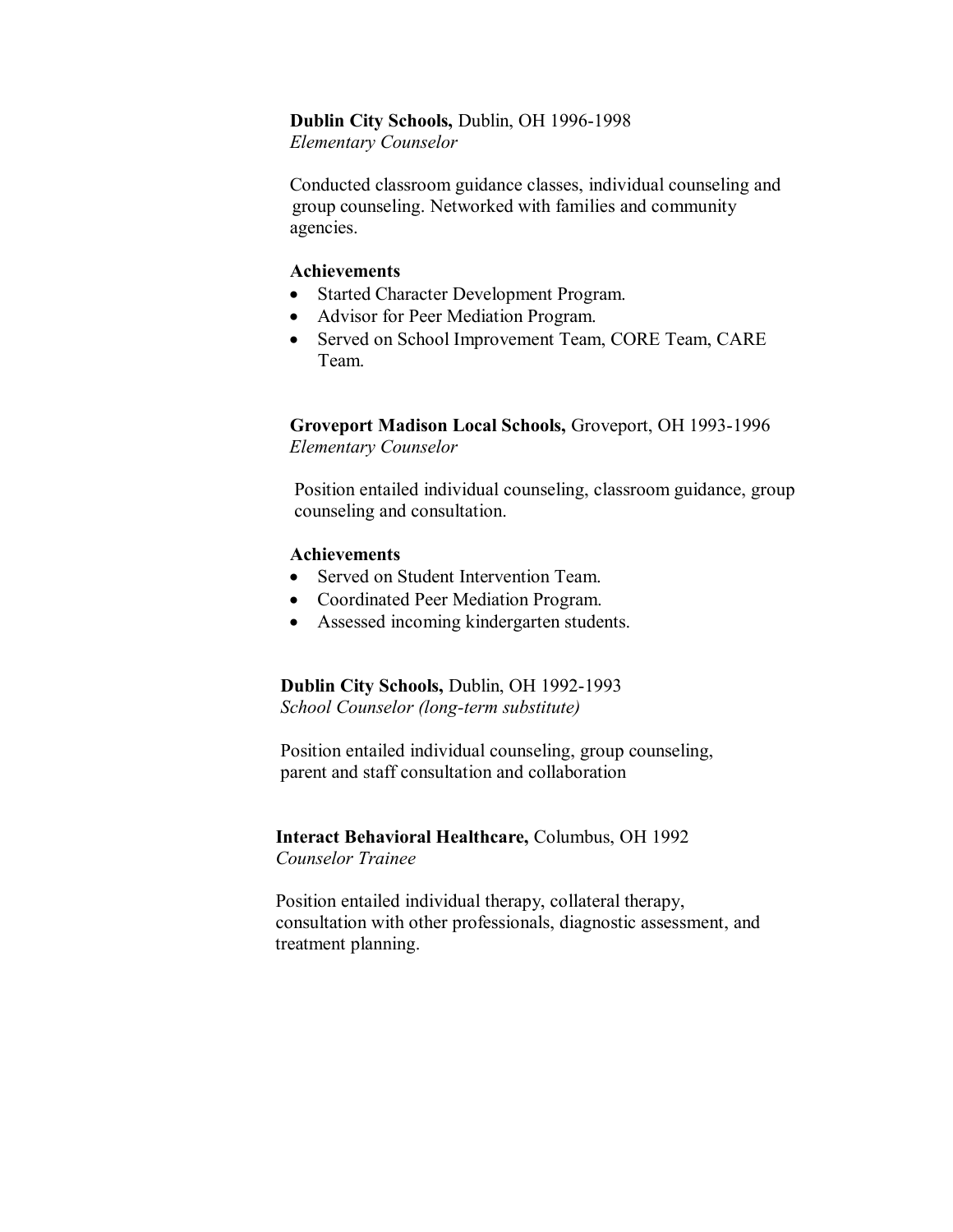## **Worthington City Schools,** Worthington, OH 1991-1992

*School Counselor*

Position entailed individual counseling, class scheduling, staff and parent consultation, referrals to agencies, and teaching Personal Development classes

### **Ohio University,** Athens, OH 1990-1991  *Teaching Assistant*

 Assignment involved teaching undergraduate education class in human development and conducting research.

 **Dublin City Schools,** Dublin, OH 1988-1990  *Elementary Counselor* 

Position entailed teaching classroom guidance units, individual counseling, faculty and administrative consultation, and networking with social service agencies and clinical counseling centers.

#### **Achievements**

Originated and co-facilitated grief support groups.

 **Alexander Local Schools,** Albany, OH 1986-1988  *School Counselor* 

 Position entailed developing a counseling program, networking with social service agencies and private counselors, staff and administrative consultation, classroom guidance, and individual and small group counseling.

#### **Achievements**

• Created and facilitated local school counselors support group.